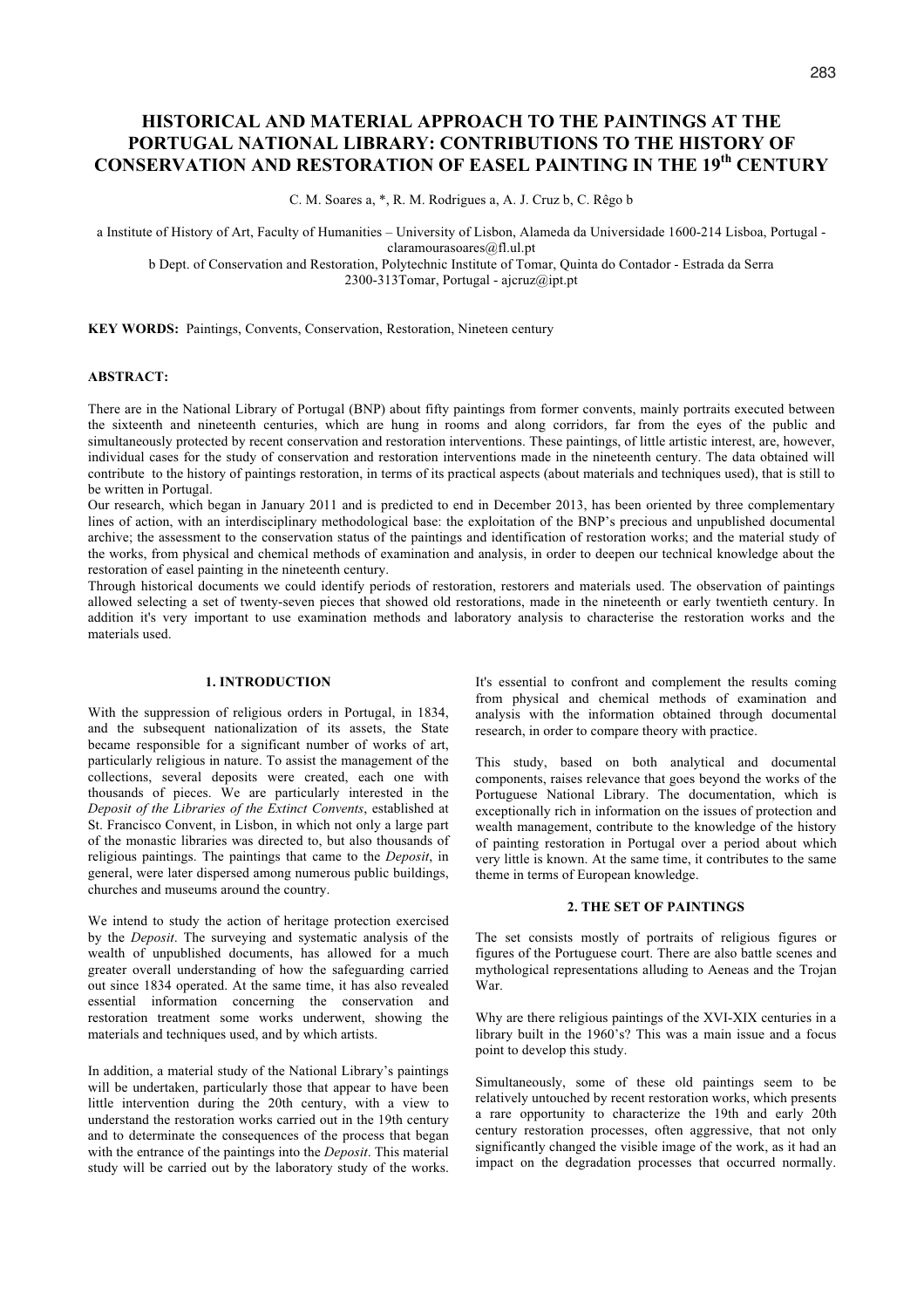A study of this nature is harder to do with works displayed in museums, subject to regular operations, maintenance and renovation that will erase the marks of earlier interventions. Thus, this study will contribute decisively to the knowledge of the history of conservation and restoration of paintings in Portugal during the 19th and early 20th century, by the articulation of the historic and documentary survey with the laboratory studies.

The paintings have had little interest among art historians due to its low artistic quality. However, provide a rare opportunity to study the criteria and materials used in old restoration works.

# **3. THE KNOWLEDGE PROVIDED BY THE HISTORICAL ARCHIVES**

The archive documents and some testimonies published at the time are essential sources for correct historical research into the theory and techniques used in conservation and restoration works. These documents have provided new and important information to the understanding of the value of National Library's pictorial heritage in the nineteenth century, as well as the conservation problems that the paintings have or had.

## **3.1 Convent of San Francisco: conditions of the space where the paintings were**

The choice of the convent of San Francisco as a deposit of the spoils of the religious houses was due to its central location and the strength of its construction, revealing, therefore, that this building seemed suitable for this purpose.

But the old Franciscan convent immediately showed that it was unsuitable for the intended new functions. The infiltration of rainwater appears to have been the biggest problem, presenting itself as a real risk to the collections deposited in the building. The water and moisture, dust, moths and poor ventilation were the main problems of the building.

#### **3.2 Conservation state of the paintings**

The poor condition of the paintings seems to have been a reality. Several witnesses in the nineteenth century talk about it. Many paintings remained rolled, folded and stacked.

The weaknesses of the building and the bad storage conditions caused many paintings to be considered lost in 1844. Even in this state, José Feliciano de Castilho de Barreto e Noronha (1810-1879) considered that all works should be saved, but this was not the understanding of those who followed him in the direction of the National Library. Therefore, in 1853, a significant number of paintings were burned, since many were in ruins or consisted only of rags.

In the late 1890s, Gabriel Pereira, then director of the National Library, said that he had found the pictures, almost all poorly maintained.

Several actions were responsible for reducing drastically the number of paintings that were in the National Library. Currently, there are a little more than fifty paintings from the extinct convents.

### **3.3 Restoration works carried out in the nineteenth century**

The history of conservation and restoration of painting is not done in Portugal. Internationally, studies are fragmentary and are directed mainly to the great masters.

In the paintings of the National Library of Portugal, through archival documentation, we were able to identify three moments in which the paintings of the deposit of San Francisco were intervened with.

We noted restoration works in 1835, in 1864 and in 1888. The first was made by the painter André Monteiro da Cruz (1770- 1851), the second by João António Gomes and António da Costa e Oliveira and the third by the painter Luciano Martins Freire (1864-1934). If Luciano Freire is a well-known artist, this is not the case with others. Those are names that have been little studied in the field of painting as in the field of restoration. The documentation is not always rich, both for work performed and the materials used.

In 1835, we know that the most treasurable works, made by the sixteenth-century Portuguese painter Grão Vasco, were "repaired"; the necessary stretchers for paintings on canvas were made; and some works were cleaned and "prepared".

We note a great concern with a few works, considered masterpieces. There isn't the same concern with all the works. Until this moment, based on the documentation, we knew little about materials and techniques used in the restoration for this phase.

In relation to the restoration of 1864, we have information that about seventy portraits were restored (Figure 1). Its "cleanup and restoration" was made, and of their respective frames, and numerous materials in the old drugstore F.J.Carvalho (Lisbon) were acquired.



Figure 1: Unknown Author, Portrait of Frei Nuno de Santa Maria, seventeenth century (?), oil on canvas, 42.5 x 35.5 cm, National Library. Painting restored in 1864.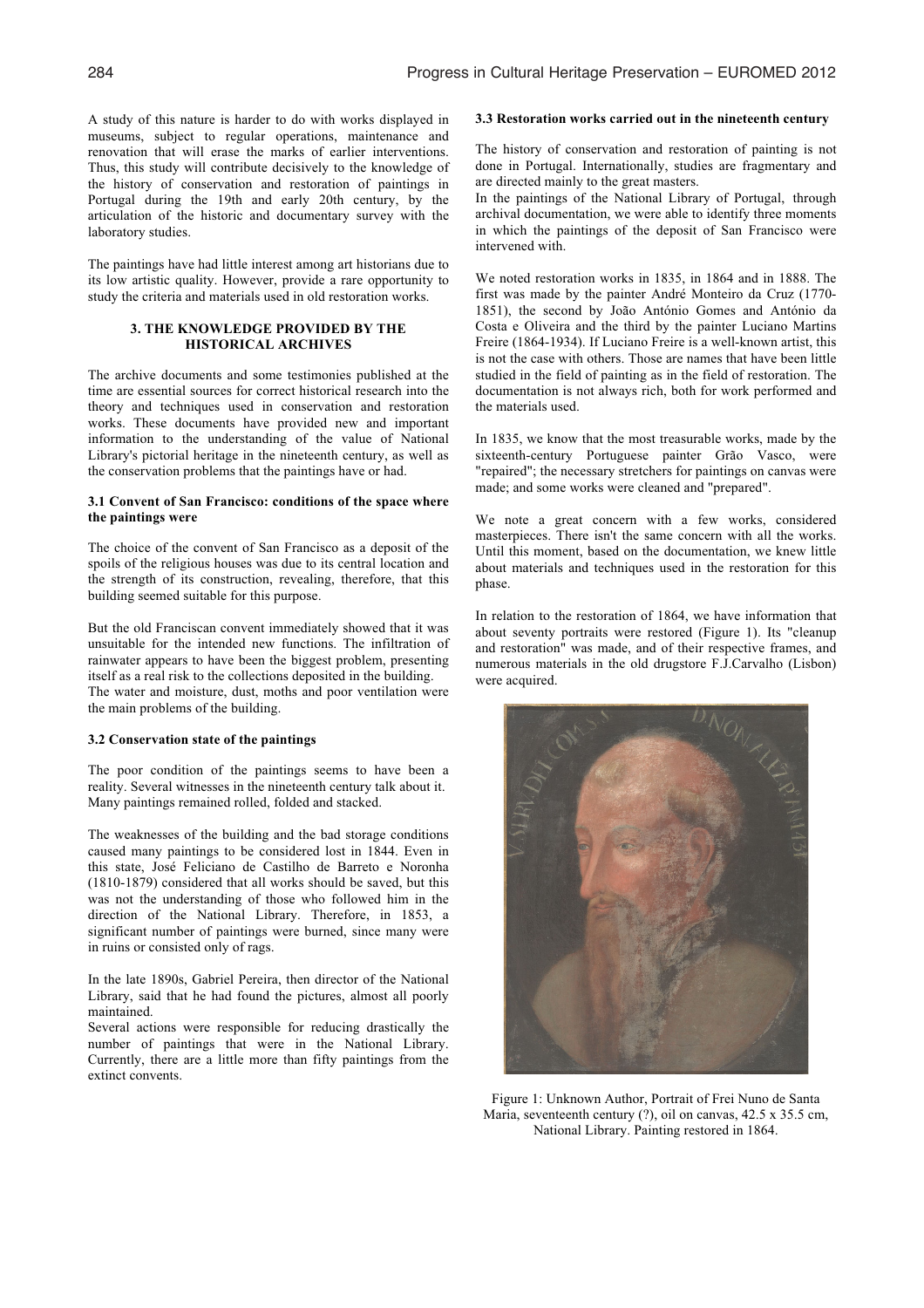The following materials were purchased, and among them various pigments:

| Dark green            | English oil             |  |
|-----------------------|-------------------------|--|
| Dragon's blood        | Turpentine              |  |
| English blue          | Ceruse in powder        |  |
|                       | form                    |  |
| Shadow of Cologne     | Alcohol 40 <sup>°</sup> |  |
| Painter's gypsum      | Shellac                 |  |
| <b>Black of Italy</b> | Fine potash             |  |
| Ochre                 | Spirit varnish          |  |
| Anise flower          | Chalk                   |  |
| Reddle                | Powdered faeces         |  |
| Ultramarine blue      | Black ("powder of       |  |
|                       | shoes")                 |  |
| Peruvian green        | Zumatic                 |  |

Table 1. Materials for the restoration of 1864.

This information, rarely provided by documentation, is extremely important for comparison with laboratory results, whose studies we expect to start next September. The data will help us to identify and characterize the old restoration works, and to date them. It's also essential to establish a relationship with the pigments used in Europe at the time, in order to retrieve more conclusions. The same applies to the restoration works of 1888. At that time, the famous painter-restorer Luciano Freire was commissioned to refresh and fix the inks that were used in many paintings of the National Library.

Luciano Freire did cleaning, retouching, varnishing and replacement of stretchers on a large number of works. Twentynine works restored by him were identified (Figures 2 and 3).



Figure 2: Diogo Pereira (attributed ), Fire of Troy, 1600-1650(?) oil on copper, 35,5x86,5cm., National Library. Painting restored by Luciano Freire in 1888.

We found also some lists of materials acquired for restoration. In these lists, which consist in receipts of purchases, we find:

| Milled ceruse           | English green       |  |
|-------------------------|---------------------|--|
| Turpentine              | Imperial green      |  |
| Linseed oil             | Reddle              |  |
| Chalk                   | Black ("powder of   |  |
|                         | shoes")             |  |
| French secant           | Ultramarine blue    |  |
| Powdered faeces         | Peruvian green      |  |
| <b>Bitumen</b>          | Light English green |  |
| Glue from Oporto        | Vermilion           |  |
| Zumatic                 | Dark green          |  |
| Sorrel salt             | Painter's gypsum    |  |
| Plaster                 | Flatting varnish    |  |
| Alcohol 40 <sup>°</sup> | Crystal varnish     |  |

Table 2. Materials for the restoration of 1888.



Figure 3: Carlos António Leoni, Portrait of Fray Miguel Contreiras, 1766, oil on canvas, 187,5x125cm, National Library. Painting restored in 1864 and in 1888.

## **4. EVALUATING THE CONSERVATION OF TWENTY-SEVEN PAINTINGS**

## **4.1 Selection criteria**

After a careful observation of the set of monastic paintings, the conservator-restorer, who belongs to the research team, selected twenty-seven paintings. According to her, the others appear to have been restored more recently.

The observation was performed without optical observation equipment and without the execution of any method of examination and analysis. This is a pre-selection, which can be changed after use of laboratory resources.

# **4.2 Assessment of the state of conservation of paintings**

The twenty-seven paintings observed received the following interventions:

| Interventions            | <b>Paintings</b> |
|--------------------------|------------------|
| Cleaning, varnishing and | 27               |
| touches                  |                  |
| Occasional inpaintings   | 11               |
| Fills surface            | 21               |
| Inscriptions             | 3                |
| Coloured masses          | $\overline{2}$   |
| Patches                  | 3                |
| Linings                  | 2 or 24          |
| Cutting strips of canvas | 2                |
| Collage with synthetic   |                  |
| adhesive                 |                  |
| <b>Stretchers</b>        | 2 or 20          |
| Application of tacks     |                  |

Table 3. Interventions identified in the 27 observed works.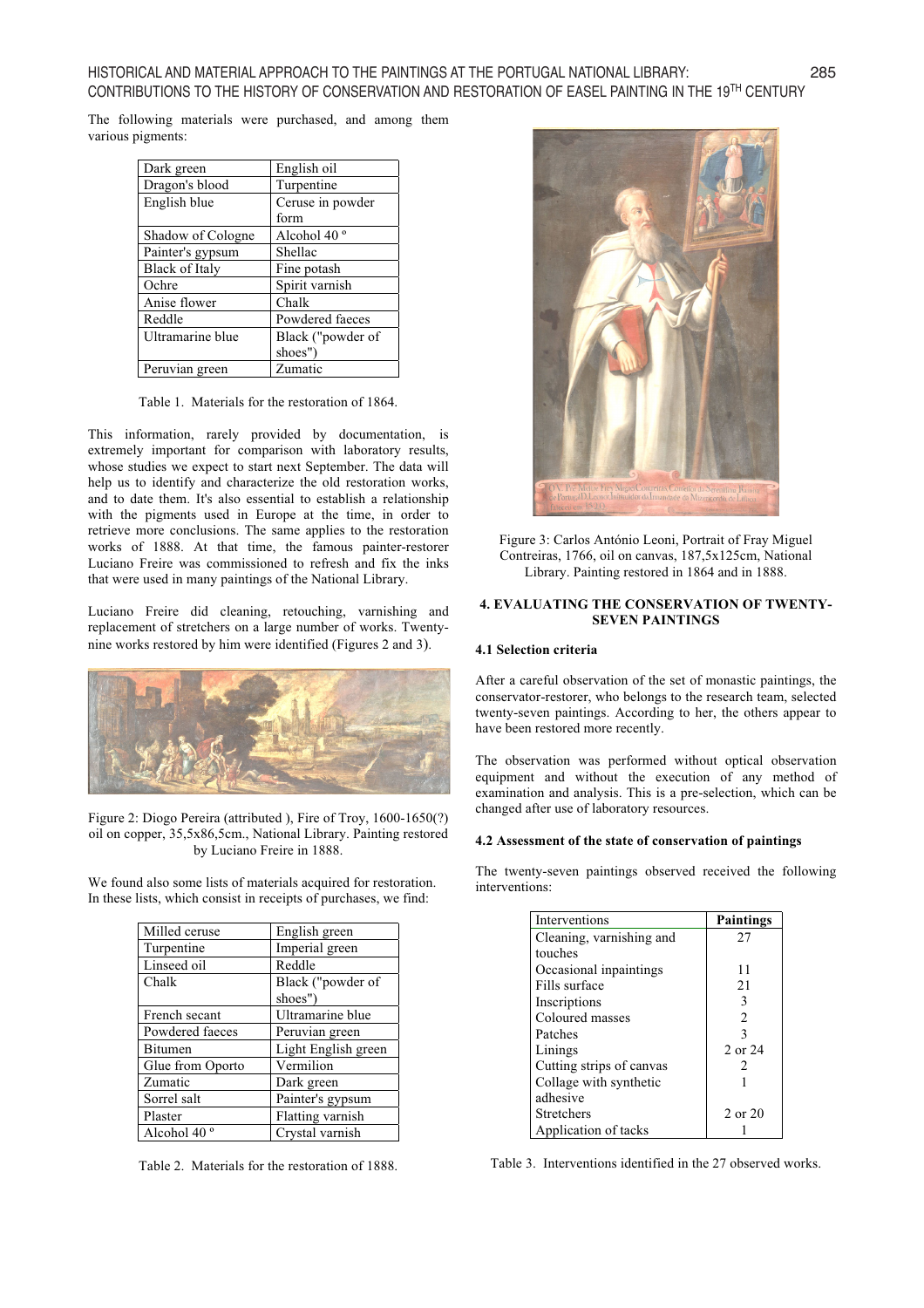Cleaning, varnishing and touches are observed on all the selected paintings. This is visible by the absence of dirty aggregates, bright and thick varnish and by the colour change of retouching.

Occasionally, clearly visible in eleven works, the paintings show a different texture, a matte appearance and sometimes direct application on the support (without preparation). Filled surfaces are identifiable when compared to the original, mainly by the difference in texture.

There are three inscriptions in three paintings: a caption on the pictorial layer, another on a patch and a third on a paper glued on the stretcher.

In the reverse of two works, there was a thick layer of light brown paste on the support (which is not yet determined if it is original or not) and another thin and dark brown layer.

Cut strips of canvas are visible on two paintings, which don't have the surface layers of paint and textile backing in the peripheral areas.

Three paintings presented patches of different types (coarse cloth, cardboard, tape).

It is safe to say that the lining was done in two of the paintings. Although the observation at the back of the paintings have been difficult and limited, the appearance of the surface and the stiffness of the backing, leads us to suppose that there's more linings in 22 paintings, many of them executed with industrial textiles and wax-resin.

There is too a collage with synthetic adhesive, just in one painting on board.

For the same limitation that was indicated above, for now it is only possible to ensure that two stretchers are not original, because they don't have the corresponding dimensions of the paintings, but it seems that other 18 also result from restoration, by its appearance and by visible marks on the surface.

Many of the twenty-seven observed works have similar interventions, both from a technical standpoint, and in terms of materials used.

After analyzing the first data collected in the twenty-seven paintings, we considered that a further study in three works should be done: portraits of *D. Afonso Henriques*, of *Friar John of Our Lady* and *Gentleman in the red hat* (Figures 4, 5 and 6). This selection focused in these works because they present multiple and distinct old restorations, from different dates. However, most of the data needs to be confirmed by examinations methods and laboratory analysis.

#### **4.3 Intervention criteria followed**

The conservation criteria was fully established over recent decades, involving respect for the works of art and the selection and justification of the procedures adopted in terms of materials and techniques, and implying as little invasive action as possible, were essentially non-existent before the 2nd half of the 19th century (Cruz, 2007). Up until then, restoration work had involved general repainting, frequent stylistic and iconographic modifications, treatments using procedures and materials that were often kept as guarded secrets out of jealousy, but there are some references in a number of technical or, in particular,

encyclopaedic works which confirmed that these were extremely aggressive. On one hand, the cleaning of easel paintings consisted in using brushes and sponges; and, on the other, it could employ the use of bleach, turpentine, whitewash or hot water, among other substances (Rodrigues, 2007; Serrão, 2006). It is possible that the procedures and materials used were similar to those in other countries.



Figure 4: Unknown Author, Portrait of D. Afonso Henriques, the first king of Portugal, seventeenth century (?),oil on canvas, 224x133 cm., National Library.

Regarding the paintings from the National Library, we demonstrated that many restorations were usually identified as intending the "aesthetic" effect only. We find in all of them pictorial surface cleaning, varnishing, retouching and inpaintings.

About inpaintings (occasional or generalized), there are often differences in the same work. Sometimes the application of colour is made directly on the support, sometimes on a preparation, exceeding the limits of the lacunae in an invasive approach. This attitude gives us the indication that these interventions were not implemented with the principle of the maximum respect for the original work.

In most inpaintings, it is clear that a colour selection criteria was followed, although today the colour has changed. Therefore, it is unclear if the colour changed due to the natural aging process or due to poor technical mastery by the restorer.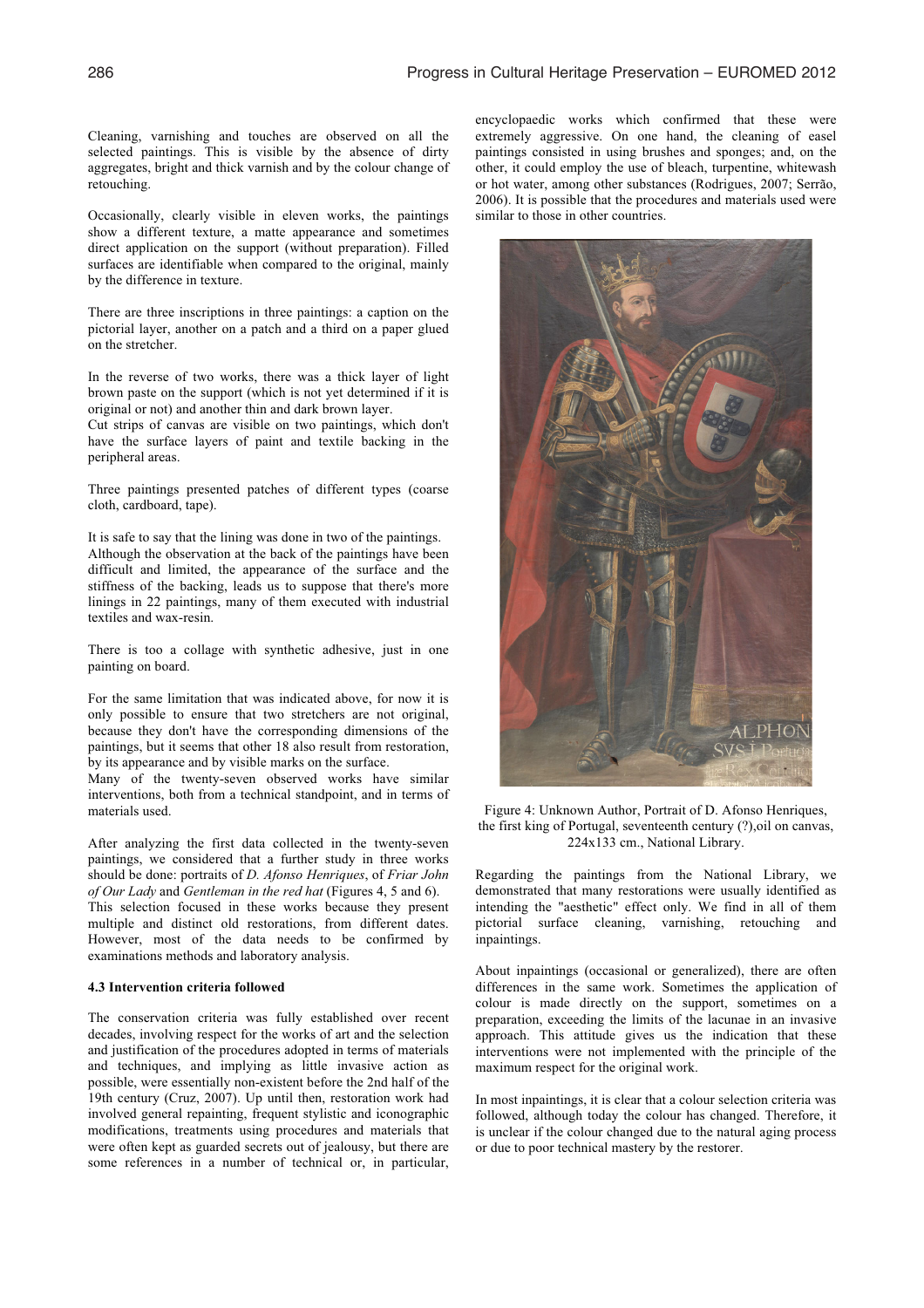Overall, the intervention criteria followed does not correspond to the present criteria, especially the respect for original materials and the use of reversible and compatible materials that do not affect the original work.



Figure 5: Portrait of D. Afonso Henriques. Detail of repaints on armor.

Thus, most of the work performed (varnishing, repainting, linings), exceeded what was necessary for the conservation of the paintings, moving away from what we understand today as minimal intervention.

Also, there is not an absolute respect for the original work, or the care to differentiate the techniques and materials used in the restoration work. Thus, most touches are performed with oil ink, mimicking the original lost areas. They are also sometimes large, concealed parts of the original surface.



Figure 6: Portrait of D. Afonso Henriques. Detail of touches in the shield.

It is not possible to determine exactly the materials used in restorations at this point. However, it's clear that some materials, such as those used in the inpaintings and the adhesives of the linings are not reversible, because, according to what it is possible to observe, the first case ink oil was used, and in the second wax-resin.

As from the late 18th century, concerns about restoration work began to be voiced (Pietro Edwards, in Italy; the National Gallery, in England) (Bomford & Leonard, 2004; Conti, 2002; Macarrón Miguel, 1997; Ruiz-Mateus, 1994), but such worries seem to have had little impact on restoration in Portugal, at least until the late 19th century (Cruz, 2007). In this period, some of the most illustrious Portuguese restorers, such as Manuel Macedo and, later, Luciano Freire, established some limits and criteria for restoration works, with the former writing, in 1885, that "there are cases in which restoration damages" (Cruz, 2007).

# **5. LABORATORY SUPPORT**

The material study, which is the third and final phase of the project and that will begin, as we said, in next September, will be carried out by a laboratory study of the works. Instead of the usual material characterization of the original paintings, as usual, this laboratory work on some of the paintings will consist of the detailed reconstitution of the restoration work carried: reconstructing the procedures followed, the materials used and the underlying restoration principles.

It will be essential to confront and complement the results coming from physical and chemical methods of examination and analysis with the information obtained through documental research.

Therefore, the aim is to study the restoration of the selected paintings with a view to answering questions such as the following:

- What kind of restoration work was carried out?
- How was it carried out?
- What was the scale of the restoration work?
- How were restoration materials used in relation to original materials?
- What materials were used in the restoration work?
- To what extent can the original materials be recognized?
- From the material point of view, was the restoration work justified in terms of how it was carried out?
- How did the restoration materials develop?
- What consequences could the restoration works have had as regards the conservation of the works?
- To what extent has the restoration work affected the current image?

To answer all these questions we shall mainly use examination methods and laboratory analysis to characterize the restoration work and the materials used. Laboratory studies of paintings usually focus as much as possible on the original materials of the paintings and not as significantly in the conservation and restoration work. Here, however, the examinations and analysis will focus principally on the restored areas.

Radiographs and technical photographs are a major part of this process. By its special nature, they can only be done with the support of the technicians of the photographic and radiographic laboratories at Polytechnic Institute of Tomar.

Therefore, it will be possible to characterize and understand the effects of this restoration work in detail, mainly in terms of image. Although our results will be based on a specific group of works, the information pertains to the material history of most paintings, which is usually difficult to obtain, but will hopefully be of general use.

We will then move on to identifying the materials used in the former restoration work through chemical analysis. Pigments, loads and binders will be determined. Whenever possible, noninvasive methods will be used, such as the spectrometry of xray fluorescence for pigment identification, at the BNP itself.